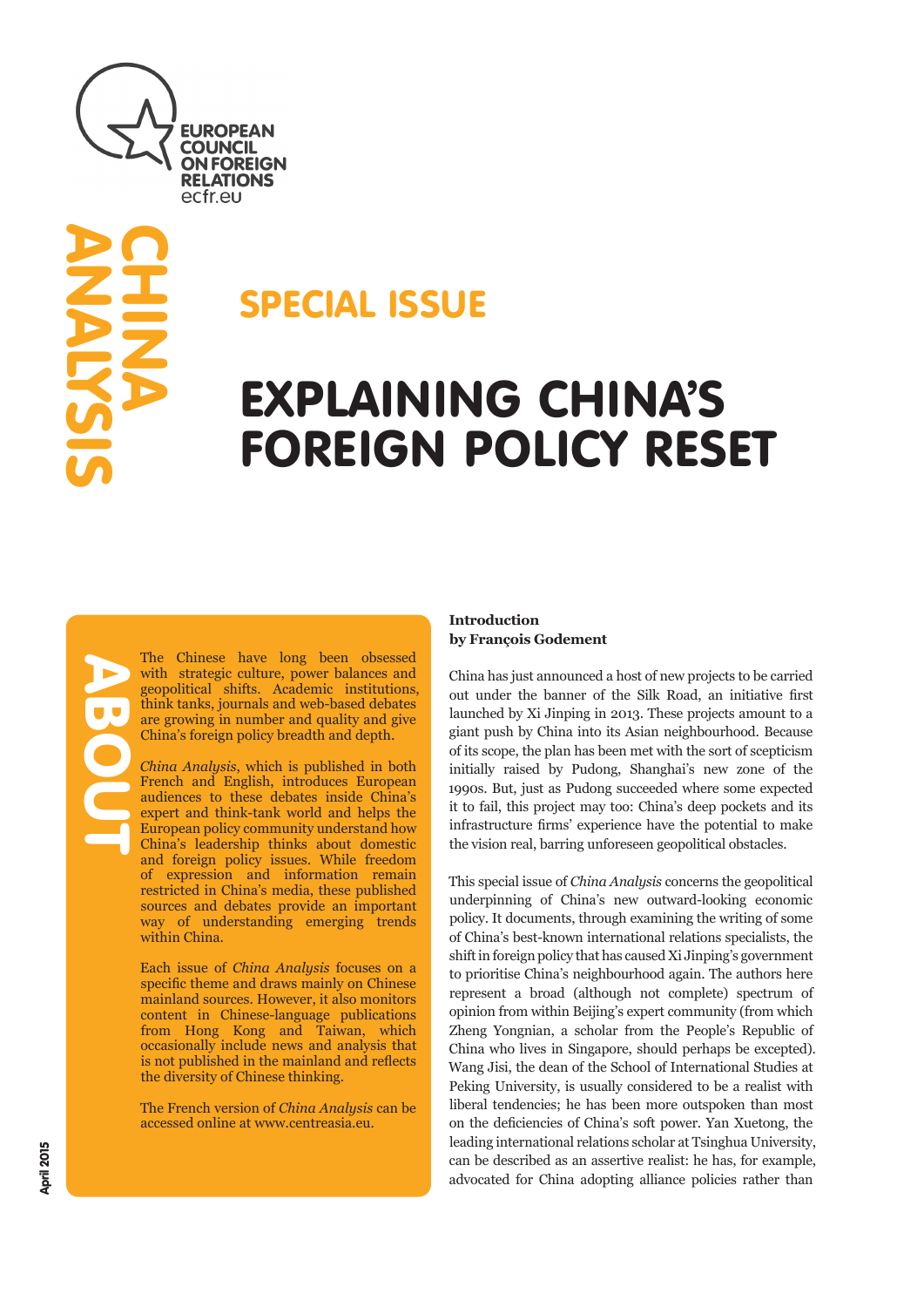continuing its policy of non-intervention. Jin Canrong, like Wang Jisi originally a scholar of China's relations with the United States, is based at Renmin University. He is a versatile analyst who tends to focus on China's own initiatives. What is most striking about their opinions is their general agreement on several central tenets, often linked to Xi Jinping's speech at the Central Foreign Affairs Work Conference held in Beijing in November 2014.<sup>1</sup>

Our sources point to several new policy principles that China should adopt. China is right to recognise that diplomatic efforts must be made within the neighbourhood and should make this its first priority. It has to accept that Japan is a US ally and therefore unlikely to be won over. Thus, Japan will remain the object of long-term competition. China also needs to focus on its economic leverage and try to deploy a "win-win" strategy rather than trying to utilise hard power or soft power – a priority which echoes Xi Jinping's call for the country's neighbours to "free-ride" on China's economic development.

These sources indicate that China's new policy has the potential to reduce disputes within China's community of policy experts. This follows on from some of the conclusions reached a year ago at a policy roundtable sponsored by the China Institutes of Contemporary International Relations (CICIR), China's track one-and-a-half geopolitical think tank.2 The new consensus, which does not preclude longer-term confrontation with the US and Japan, offers the region an economic approach instead of the dispute-based actions of recent years. Strikingly, nothing has been said about dispute resolution, which suggests that neighbours are meant to reciprocate by lowering the profile of their expectations and claims. Therefore, this consensus will still leave out more liberal Chinese viewpoints.3 But it is also likely to constrain more aggressive expressions such as those featured in some official outlets such as the *Global Times*.

This foreign policy shift can only be for the better, although one thing must be remembered: President Xi Jinping has the capacity to "turn on a dime", and he can make others follow his turnaround – suggesting that there is no policy that cannot be overturned, should he deem it necessary.

#### **1. China's foreign policy: Prioritising the neighbourhood**

#### *Antoine Bondaz*

#### **Sources:**

Jin Canrong, "We are only the United States of 1872", *Caijing Wang*, 29 December 2014.4

Yan Xuetong, "The 'rise dilemma' and the new features of China's foreign policy", *Renmin Luntan Wang – People's Forum Online*, 10 December 2014.5

Yan Xuetong, "In China's diplomacy, the 'periphery' is more important than the United States", *Huanqiu Shibao – Global Times*, 13 January 2015.

Wang Jisi, "A simultaneous landslide in Sino-US and Sino-Japanese relations is clearly not a beneficial situation", *Caixin Wang*, 10 September 2014.6

Zheng Yongnian, "China's big diplomacy era is getting closer", *Lianhe Zaobao*, 23 December 2014.7

During Xi Jinping's visit to Washington in February 2012, the Chinese president coined the term, a "new type of great power relations" (新型大国关系, *xinxing daguo guanxi*). Ever since then, both American and Chinese scholars of international relations have mostly focused on China's relations with the United States. However, in November 2014, Xi made a speech at the Chinese Communist Party's Central Conference on Work Relating to Foreign Affairs ( 中央外事工作会议, *Zhongyang waishi gongzuo huiyi*). In the speech, the president laid out a seemingly new order in China's diplomatic objectives. He spoke of prioritising the promotion of neighbourhood diplomacy over the management of relations with other major powers. In spite of what some commentators believe, this focus on neighbourhood diplomacy is not a new departure; in fact, it merely indicates a renewed emphasis on an existing principle.8 It speaks to the concerns put forward by Wang Jisi as early as 2012, when he wondered how China could be more powerful yet feel less secure.9 The answer, he said,

**2015** 

<sup>1</sup> For a full analysis of Xi's speech, see Michael Swaine, "Xi Jinping's Address to the Central Conference on Work Relating to Foreign Affairs: Assessing and Advancing Major Power Diplomacy with Chinese Characteristics", *China Leadership Monitor*, 19 March 2015, available at [http://www.hoover.org/research/](http://www.hoover.org/research/xi-jinpings-address-central-conference-work-relating-foreign-affairs-assessing-and) [xi-jinpings-address-central-conference-work-relating-foreign](http://www.hoover.org/research/xi-jinpings-address-central-conference-work-relating-foreign-affairs-assessing-and)[affairs-assessing-and](http://www.hoover.org/research/xi-jinpings-address-central-conference-work-relating-foreign-affairs-assessing-and).

<sup>2</sup> The conclusions of the roundtable were presented in an earlier issue of *China Analysis*. See François Godement, "China's neighbourhood policy: a CICIR roundtable", *China Analysis: China's neighbourhood policy*, European Council on Foreign Relations and Asia Centre, February 2014, available at [http://www.ecfr.](http://www.ecfr.eu/publications/summary/china_analysis_chinas_neighbourhood_policy) [eu/publications/summary/china\\_analysis\\_chinas\\_neighbour](http://www.ecfr.eu/publications/summary/china_analysis_chinas_neighbourhood_policy)[hood\\_policy](http://www.ecfr.eu/publications/summary/china_analysis_chinas_neighbourhood_policy).

<sup>3</sup> Such as the recent view put forward by Shi Yinhong, another noted scholar from Renmin University: Shi Yinhong, "China's complicated foreign policy", European Council on Foreign Relations, 31 March, 2015, available at [http://www.ecfr.eu/article/](http://www.ecfr.eu/article/commentary_chinas_complicated_foreign_policy311562) [commentary\\_chinas\\_complicated\\_foreign\\_policy311562](http://www.ecfr.eu/article/commentary_chinas_complicated_foreign_policy311562).

<sup>4</sup> Jin Canrong is professor and associate dean of the School of International Studies at Renmin University of China.

<sup>5</sup> Yan Xuetong is professor and dean of the Institute of Modern International Relations at Tsinghua University.

<sup>6</sup> Wang Jisi is professor and dean of the School of International Studies at Peking University.

<sup>7</sup> Zheng Yongnian is professor and director of the East Asian Institute at the National University of Singapore.

<sup>8</sup> In 2004, China's foreign minister, Li Zhaoxing, had already stressed the principle of becoming "a good neighbour and a good partner" and the policy of having "good, safe, and rich neighbours". See "Foreign Minister Li Zhaoxing Interviewed by People's Daily at the Year End", Embassy of the People's Republic of China in the Syrian Arab Republic, 23 December 2004, available at [http://sy.chineseembassy.org/eng/xwfb/t178115.htm.](http://sy.chineseembassy.org/eng/xwfb/t178115.htm)

<sup>9</sup> Wang Jisi, "China's grim international environment", in Mark Leonard (ed.), *China 3.0* (London: European Council on Foreign Relations, 2012), available at [http://www.ecfr.eu/publications/](http://www.ecfr.eu/publications/summary/china_3.0) [summary/china\\_3.0](http://www.ecfr.eu/publications/summary/china_3.0).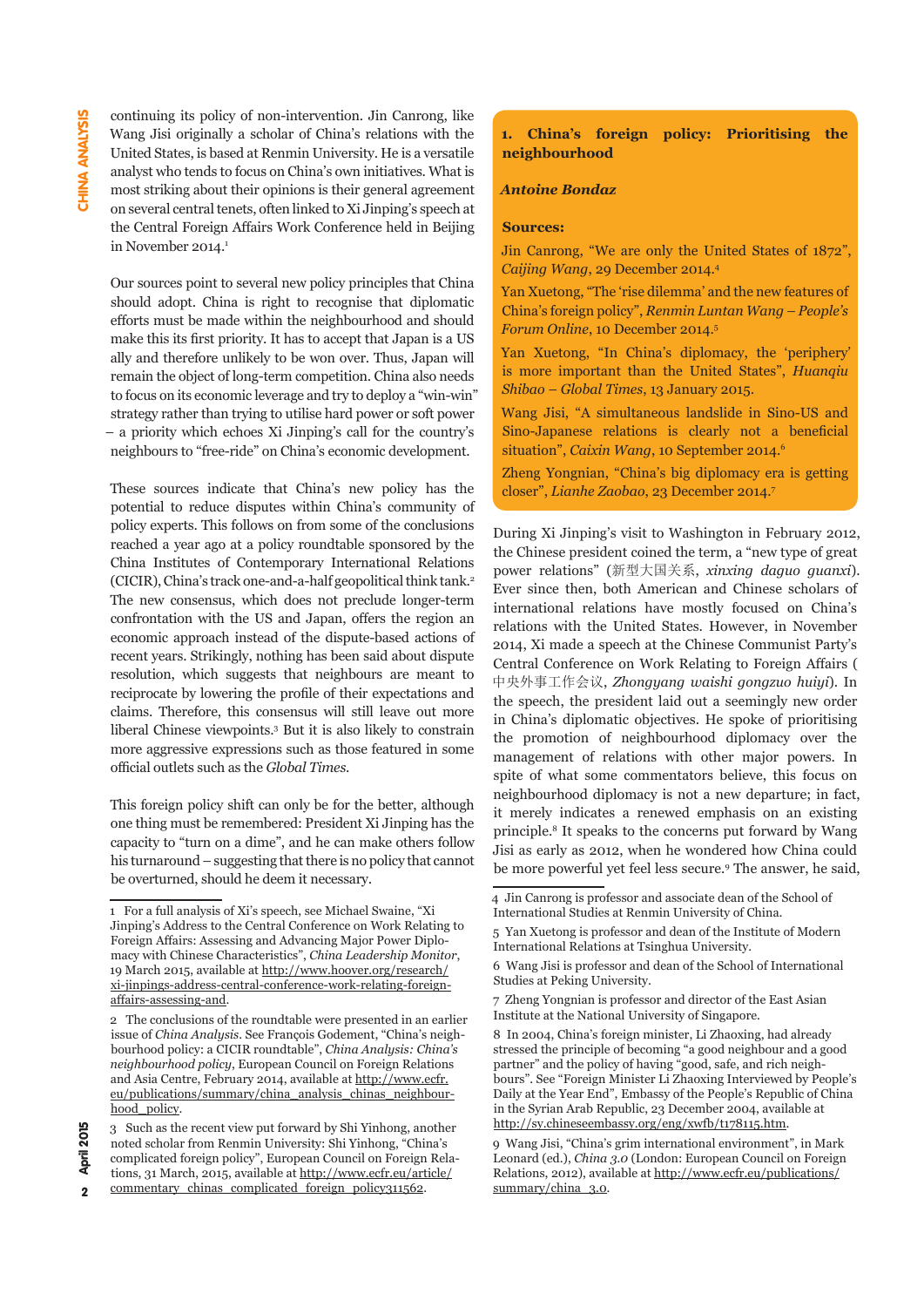was the weakness of China's policy towards its neighbours.

The authors selected here represent different schools of thought, but they all agree that China must be realistic in its diplomacy.10 Above all, China must avoid falling into a Thucydides trap: a situation in which a rising power, in this case China, inspires fear in an established power, in this case the US, which eventually leads to open confrontation. China's relations with the current superpower, the US, and its closest ally, Japan, cannot for structural reasons improve past a certain threshold. Therefore, China must focus its efforts where they can be most effective: that is, it must work to improve its relations with its neighbours. The best strategy to sustain China's rise is thus to develop its neighbourhood diplomacy. The new Silk Roads projects will be the key to achieving this objective.

#### **The Chinese century has not yet arrived**

The International Monetary Fund may have declared China the world's number one economic power, but the authors argue that their country is still a long way from equalling the US.11 They believe that the US is still the world's only superpower and that China has no intention of entering into open competition with it for leadership. This seems supported by Vice-Prime Minister Wang Yang's remarks at a China-US trade forum in Chicago in January 2015; Wang said that "it is the United States that leads the world. […] China does not have any ideas or capabilities to challenge the leading role of the United States".12

Jin Canrong says that the world has not yet entered a Chinese century that would replace the American century. If China can be compared to the US, Jin believes, the only reasonable comparison is to the US in 1872, when for the first time the US economy exceeded that of the United Kingdom. However, at that time, the US was not a full global power. The British Empire remained at the top of the international hierarchy until World War I, and it was only after World War II that the US "assumed" (承担, *chengdan*) global leadership and set about shaping the political and economic order under which we still live. In the same way, despite what the figures say, the US still "dominates" (主宰, *zhuzai*) the world. And since China cannot yet produce global public goods – such as regional stability and security in the Middle East – the international community cannot expect China to lead the world.

10 Yan Xuetong is considered to be a realist; he calls himself a moral realist. Wang Jisi is known as a liberal. Jin Canrong positions himself somewhere in between. These three scholars also represent the three Chinese universities most famous for international relations.

11 China is the world's number one economy in terms of GDP measured by purchasing power parity (PPP). See "World Economic Outlook: Legacies, Clouds, Uncertainties", International Monetary Fund, October 2014, available at [http://www.imf.org/](http://www.imf.org/external/pubs/ft/weo/2014/02/) [external/pubs/ft/weo/2014/02/](http://www.imf.org/external/pubs/ft/weo/2014/02/).

12 Peter Ford, "A newly modest China? Official's reassurances raise eyebrows in US", *The Christian Science Monitor*, 7 January 2015, available at [http://www.csmonitor.com/World/](http://www.csmonitor.com/World/Asia-Pacific/2015/0107/A-newly-modest-China-Official-s-reassurances-raise-eyebrows-in-US) [Asia-Pacific/2015/0107/A-newly-modest-China-Official-s-re](http://www.csmonitor.com/World/Asia-Pacific/2015/0107/A-newly-modest-China-Official-s-reassurances-raise-eyebrows-in-US)[assurances-raise-eyebrows-in-US](http://www.csmonitor.com/World/Asia-Pacific/2015/0107/A-newly-modest-China-Official-s-reassurances-raise-eyebrows-in-US).

Yan Xuetong agrees with Jin Canrong. He talks about China in terms of its "comprehensive national power" (综 合国力, *zonghe guoli*), a concept that he helped to devise while working at the China Institute of Contemporary International Relations in the 1990s. Comprehensive national power offers a metric to evaluate relative power between countries and includes political, military, economic, and cultural strengths. Yan says that, although China now has global economic strength, its other forms of power are too weak to enable it to become a true comprehensive global power. The world is tending towards economic bipolarity, but the US remains the single pole of strategic, military, and political strength. More important even than the fact that the US is the world's largest military power, American soft power remains unrivalled, making it the only power that can present a model to influence the ideas of other countries.

Wang Jisi discusses some of the internal contradictions that limit China's power. China is the world's fastest developing country, but it still lags far behind developed countries. China's influence is spreading around the world, but China does not have a dominant position in Asia – the US is still the leading force on the continent. China has a unique political system and ideology, but it has failed to spread its values and model. China is benefiting from the international political and economic order, but it has not been able to reform a system that was designed by the West.

#### **Accepting competition, avoiding conflict**

The US remains the only superpower, but China's rise is "unstoppable" (不可阻挡, *buke zudang*). Both Wang Jisi and Yan Xuetong argue against the "China threat theory" (中国 威胁论, *Zhongguo weixielun*), saying that China presents no danger to world peace and that war between the two great powers is not in the offing.

Their argument runs counter to the theory of systemic war and the so-called Thucydides trap. The Thucydides trap has it that a power transition between a rising power and an established dominant power often leads to systemic war.13 But both Wang and Yan criticise historical determinism and say that China's path is not predefined. Wang Jisi says that great powers can learn from past mistakes, as has been shown by the example of Germany since 1945. In this, he echoes the ideas of Zheng Bijian, veteran advisor to the Chinese leadership, who put forward the idea of China's "peaceful rise" (和 平崛起, *heping jueqi*) in 2002, a paradigm that was later adopted by Chinese officials.14

<sup>13</sup> According to Graham Allison, director of the Belfer Center for Science and International Affairs at Harvard University, war has occurred in 11 of 15 cases since 1500 in which a rising power emerged to challenge a ruling power. Graham T. Allison, "Obama and Xi Must Think Broadly to Avoid a Classic Trap", *New York Times*, 6 June 2013, available at [http://www.nytimes.](http://www.nytimes.com/2013/06/07/opinion/obama-and-xi-must-think-broadly-to-avoid-a-classic-trap.html) [com/2013/06/07/opinion/obama-and-xi-must-think-broadly-to](http://www.nytimes.com/2013/06/07/opinion/obama-and-xi-must-think-broadly-to-avoid-a-classic-trap.html)[avoid-a-classic-trap.html](http://www.nytimes.com/2013/06/07/opinion/obama-and-xi-must-think-broadly-to-avoid-a-classic-trap.html).

<sup>14</sup> Zheng Bijian's first mention of this concept in English was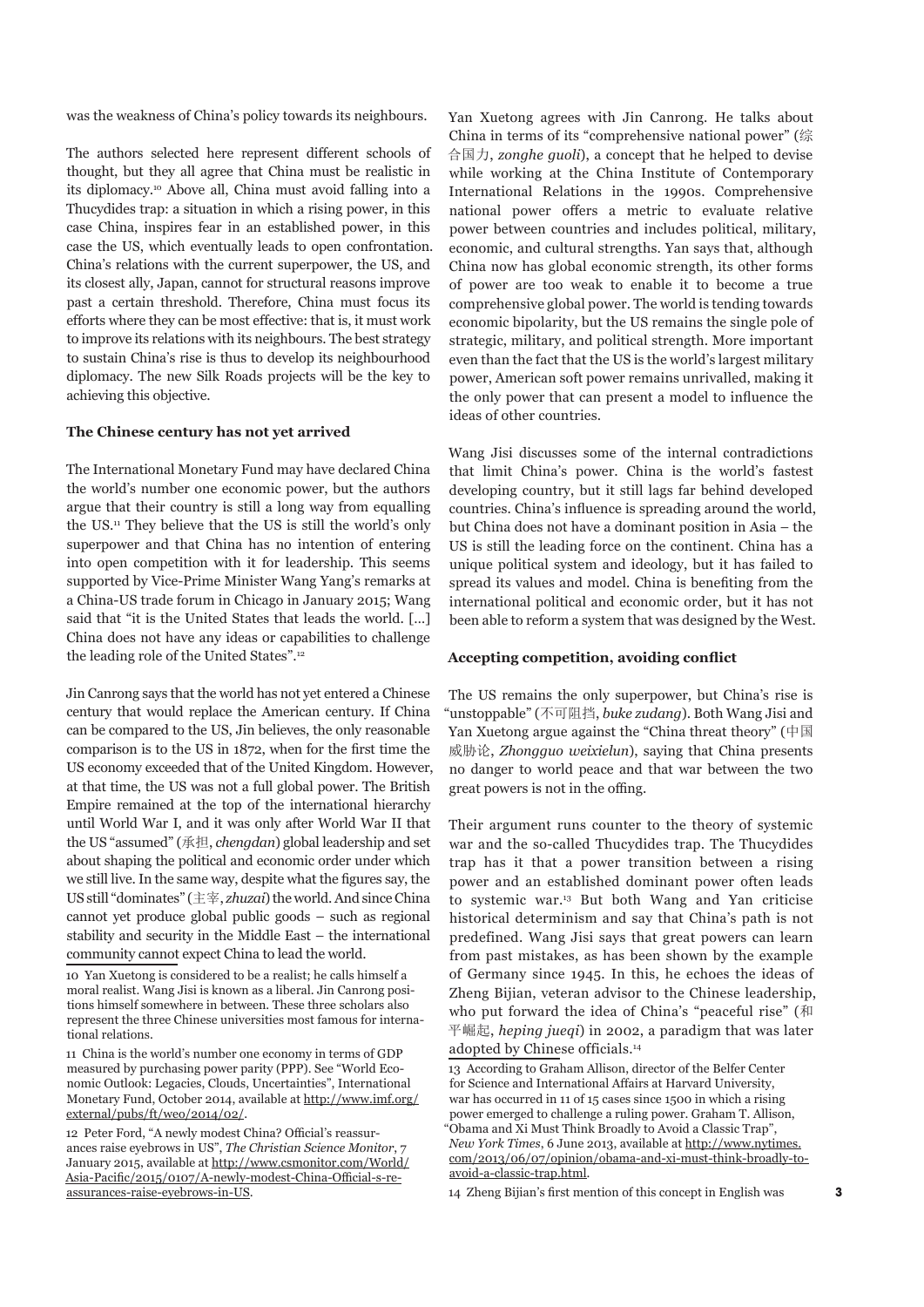Yan too references Zheng's idea, contesting the likelihood that China will engage in a "forceful rise" (武力崛起, *wuli jueqi*). Last year, in a debate organised at Tsinghua University with US realist scholar John Mearsheimer, who has said that the risk of systemic war is inherent in China's rise, Yan said that China will not emulate the nineteenth-century US strategy of "violent expansion" (暴力扩张, *baoli kuozhang*)

and continental conquest in the Western hemisphere.<sup>15</sup> Yan believes that the best strategy for China is non-confrontation.

China should prioritise<br>its relations with its its relations neighbours, because a great power needs the support of its neighbouring countries in order to rise.

However, China still faces a "rise dilemma" (崛起困境, *jueqi* 

*kunjing*): competition between the rising power, China, and the dominant power, the US, is inevitable. Yan and Wang agree that China must accept that it will be difficult to make any great improvements in its bilateral relations with the US.

Strikingly, both scholars extend their analysis of the structural competition between the two powers to the country that they see as the US's closest ally: Japan. Wang Jisi is a liberal, who was close to Hu Jintao and who advocates peaceful development. But he says that China-Japan relations have deteriorated to an unprecedented degree, and he sees no room for compromise in either country on the disputes between the two. China considers the issue to be territorial integrity and national pride, whereas Japan, facing economic stagnation at home and concerned about the rise of China, is cultivating popular nationalism. Wang says that China should be as vigilant towards Japan as it is towards the US.16 Yan says that no matter what strategy the US follows in Asia, China and Japan will remain structural competitors.

#### **China's neighbourhood strategy**

To respond to this inevitable competition with the US and Japan, Zheng Yongnian says that China should adopt a "two-pronged approach" (两条腿走路, *liang tiao tui* zoulu). It should establish new great power relations with developed great powers, and at the same time, it should improve its relations with developing and neighbouring countries. Yan says that China should prioritise its relations with its neighbours, because a great power needs the support of its neighbouring countries in order to rise. This echoes the position of Li Yonghui, the director of the School of International Relations at Beijing Foreign Studies University, who said in late 2013 that rising powers need a friendly periphery, which he called a "strategic periphery belt".<sup>17</sup>

Yan says that the Chinese diplomatic motto is: "great powers are the key and periphery is the priority" (大国是关键、周 边是首要, *daguo shi guanjian, zhoubian shi shouyao*). He believes this formulation is ambiguous as to which should rank first in China's diplomacy. But, he says, Xi Jinping's speech last November cleared up the confusion, making it clear that the neighbourhood is China's main concern. Yan says that improving relations with China's neighbours can not only enhance China's strength but also weaken the US's position, since the US's rebalancing strategy in the Asia-Pacific region can only be implemented with the help of the US's East Asian allies. Therefore, neighbourhood diplomacy should be China's top priority, just as the US focused on Latin America with the Monroe Doctrine (1823). However, he adds, "China's periphery" (中国周 边, *Zhongguo zhoubian*) should be restricted to China's direct neighbours in Asia. It should not include a "great periphery" (大周边, *dazhoubian*), taking in South America or the Middle East, or else China will be at risk of "excessive expansion" (过度拓展, *guodu tuozhan*). This is the same concept famously described by US historian Paul Kennedy as "imperial overstretch" and considered one of the reasons for the Soviet Union's collapse.

Yan points out that China's neighbouring countries are directly affected by its rise. In security terms, China's neighbours experience both positive and negative results from China's growing strength. As part of the Shanghai Cooperation Organization, Russia and the Central Asian countries benefit from China's increased military capacities. However, countries with which China has territorial disputes perceive China as a growing security threat. China must reassure its neighbours, assume greater responsibility for international security, and provide more security guarantees to its partners. In advising China to be more proactive in regional security, Yan is directly challenging the principles of non-alignment. However, he is optimistic about the prospects for improving relations and dealing with territorial disputes, breaking with his own past assertiveness as well as that of mainstream Chinese scholars.<sup>18</sup> He even believes that it would be possible to

made in a speech given at the Center for Strategic and International Studies in December 2002. See "The 16th National Congress of the Communist Party of China and China's peaceful rise – a new path", Speech by Zheng Bijian at the Center for Strategic and International Studies, Washington DC, 9 December 2002, available at [http://www.brookings.edu/fp/events/20050616bijianlunch.](http://www.brookings.edu/fp/events/20050616bijianlunch.pdf) [pdf](http://www.brookings.edu/fp/events/20050616bijianlunch.pdf).

<sup>15</sup> Antoine Bondaz, "Yan Xuetong remet en cause le non-alignement de la Chine" in *China Analysis*, Asia Centre, June 2014. For an example of Mearsheimer's ideas, see John Mearsheimer, "China's Unpeaceful Rise", *Current History*, April 2006.

<sup>16</sup> On the US factor in the China-Japan dispute, see Antoine Bondaz, "The US factor in the China-Japan dispute over the Diaoyutai" in *China Analysis: Shockwaves from the China/Japan island dispute*, European Council on Foreign Relations, February 2013, available at [http://www.ecfr.eu/publications/summary/china\\_](http://www.ecfr.eu/publications/summary/china_analysis_shockwaves_from_the_china_japan_island_dispute) [analysis\\_shockwaves\\_from\\_the\\_china\\_japan\\_island\\_dispute](http://www.ecfr.eu/publications/summary/china_analysis_shockwaves_from_the_china_japan_island_dispute).

<sup>17</sup> François Godement, "China's neighbourhood policy: a CICIR roundtable", in *China Analysis: China's neighbourhood policy*, European Council on Foreign Relations, February 2014, available at [http://www.ecfr.eu/publications/summary/china\\_analysis\\_](http://www.ecfr.eu/publications/summary/china_analysis_chinas_neighbourhood_policy) [chinas\\_neighbourhood\\_policy](http://www.ecfr.eu/publications/summary/china_analysis_chinas_neighbourhood_policy).

<sup>18</sup> In some of his articles in 2014, Yan Xuetong said that China should clearly identify its allies/partners and its enemies/competitors in order to better adapt its foreign policy, allowing it to help its partners and sanction its competitors using its economic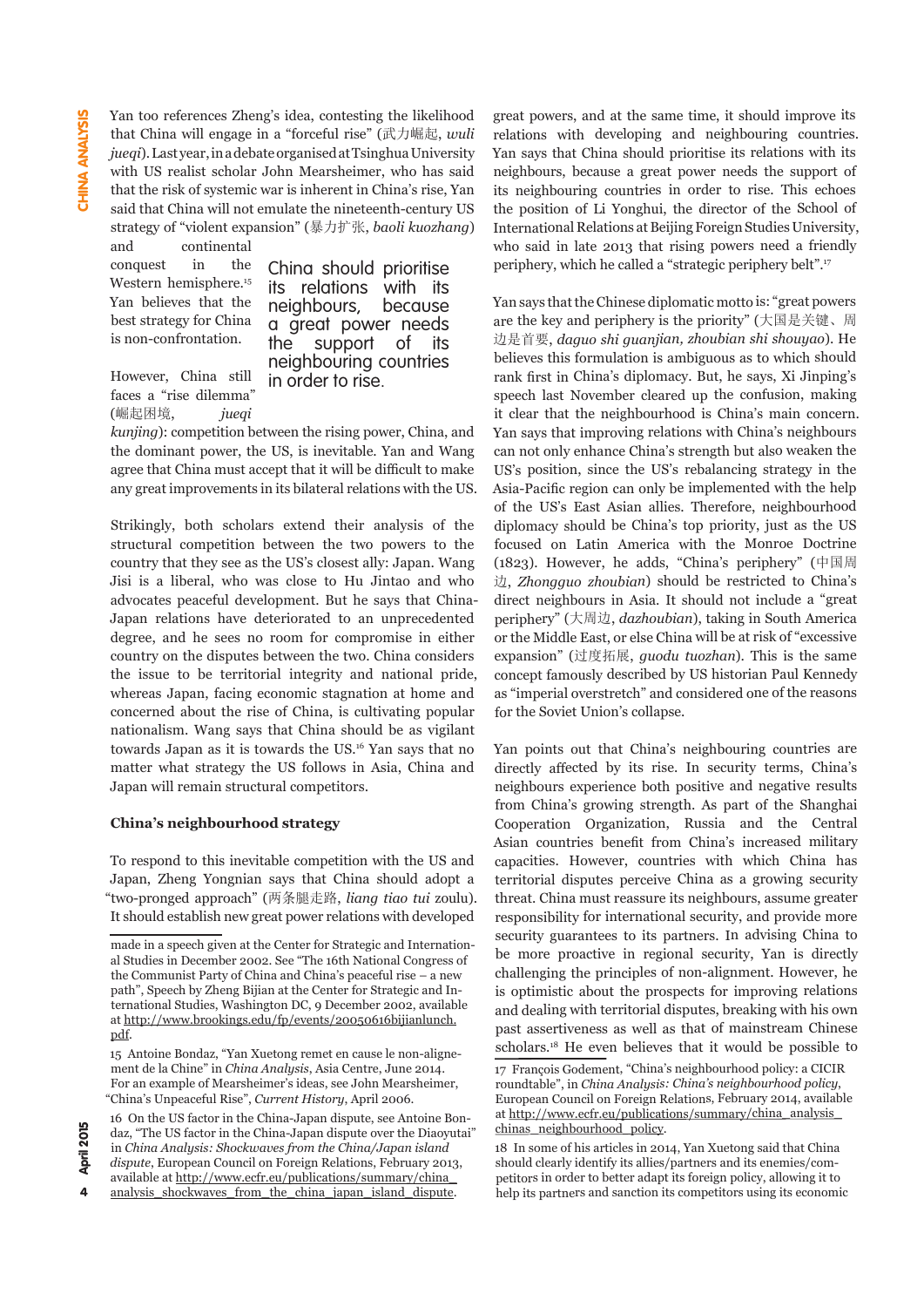improve relations with US allies (aside from Japan) because some US allies, such as Thailand and South Korea, have already adopted friendly policies towards China.19

On the economic front, China's development has already benefited all of its neighbours. In 2014, China was the largest trading nation and a net capital exporter of outbound direct investment. And China's trade and investment are mostly concentrated in Asia.20 This means that China's neighbours are enjoying the dividends of China's rise. Yan and Zheng believe that China wants to do even more than passively benefit its "freeriding neighbours".21 To do so, it has launched the "Silk Roads" projects. They fit in with Yan's idea of building a "community of destiny" (命运共同体, mingyun gongtongti) with China's neighbours, a notion that Xi Jinping has also put forward.

The Silk Roads projects began with Xi's presentation of three new regional cooperation networks in autumn 2013: the "Silk Road Economic Belt with Central Asia" (中亚丝绸 经济之路, Zhongya sichou jingji zhilu), the "Maritime Silk Road with Southeast Asia" (东南海上丝绸之路, Dongnan haishang sichou zhilu), and the "South Asia Economic Corridor" (南亚的经济走廊, Nanya de jingji zoulang) that would link China with Burma, Bangladesh, and India.

The four authors say that these projects are aimed at promoting economic development in neighbouring countries so as to better share China's economic gains. Indeed, the wealthier the countries around China, the more sustainable China's development will be. In order to achieve this goal, China should continue to offer unconditional assistance to all of its neighbours, regardless of their ideology or alliances. This approach, Zheng notes, stands in contrast to the Western model of assistance based on conditionality.

21 On 22 August 2014, in a direct response to US President Barack Obama's *New York Times* interview in which he said China had been a free riding country for the last 30 years, Xi said that he would "welcome any state that wanted a free ride on China's rapid economic development" (欢迎大家搭乘中国发展的 列车, *huanying dajia dacheng zhongguo fazhan de lieche*), turning the concept into a positive one. For more on this China-US debate, see Marc Julienne, "The US vs. China: Ideological conflict in Iraq" in *China Analysis: China and Global Crises: the "Culture of Reluctance"*, European Council on Foreign Relations, October 2014, available at [http://www.ecfr.eu/publications/summary/](http://www.ecfr.eu/publications/summary/china_and_global_crises_the_culture_of_reluctance322) [china\\_and\\_global\\_crises\\_the\\_culture\\_of\\_reluctance322](http://www.ecfr.eu/publications/summary/china_and_global_crises_the_culture_of_reluctance322).

Yan believes the Maritime Silk Road is the most important of the three projects. The Silk Road Economic Belt in Central Asia is aimed at consolidating China's "strategic rear" (战略后方, *zhanlüe houfang*), in a region where both economic development potential and traditional security threats are already low. But the Maritime Silk Road concerns the central area of China's rise. If China is to counter the US's regional influence, investment and involvement in Southeast Asia is more urgent and offers more strategic benefits than in Central Asia.

#### **Conclusion**

Yan and Zheng challenge the Chinese policy of "keeping a low profile" (韬光养晦, taoguang yanghui), and advocate a more proactive Chinese foreign policy. However, none of the four authors think that China should become more assertive. On the contrary, Yan and Wang, though they represent the two main competing schools of thought in international relations in China, both believe that China must rely on "moral realism" (道义现实主义, *daoyi xianshi zhuyi*) or establish a "moral model" (道德典范, *daode dianfan*) if it is to reassure its allies and thus build leadership. Eventually, Yan Xuetong says, China should adopt a "benevolent diplomacy" (王道, *wangdao*), an idea that he draws from ancient Chinese strategic thinking – which he has been trying to rehabilitate for quite some time now at Tsinghua University.22

#### **Editing: Justine Doody**

power instead of using force. See Antoine Bondaz, "Yan Xuetong remet en cause le non-alignement de la Chine", *China Analysis*, Asia Centre, June 2014.

<sup>19</sup> Antoine Bondaz, "Chine – Corée du Sud: un rapprochement qui isole le Japon", *China Analysis*, Asia Centre, August 2014.

<sup>20</sup> China's Vice Foreign Minister Liu Zhenmin insisted in 2014 that China's trade with Asian countries has outpaced trade with the developed countries (the US and the European Union) and that half of China biggest trade partners and 70 percent of Chinese investments are located in Asia. He says that "Asia's development is inseparable from China, China's development is inseparable from Asia". Liu Zhenmin, "China's strength contributes to stability and prosperity in Asia", *Renmin Ribao*, 28 April 2014.

<sup>22</sup> Yan Xuetong, *Ancient Chinese Thought, Modern Chinese Power* (Princeton, NJ: Princeton University Press, 2011).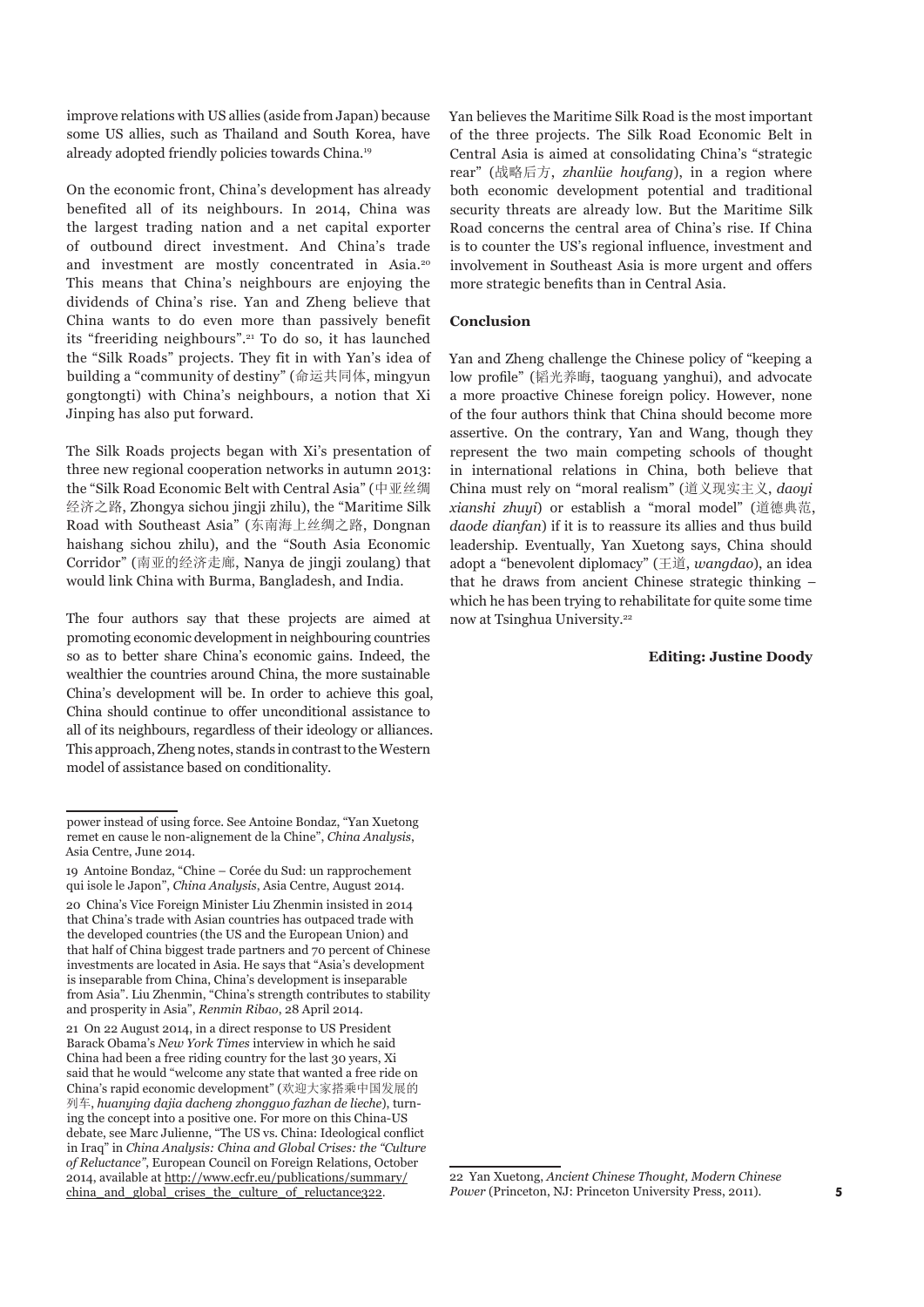#### About the authors:

*Antoine Bondaz* is a PhD candidate in Political Sciences and International Relations at Sciences Po Paris, his research focus is China's strategic thinking and security issues in the Asia-Pacific region, he can be reached at a.bondaz@centreasia. eu.

*François Godement* is a senior policy fellow and head of the China & Asia programme at the European Council on Foreign Relations, and an associate researcher at Asia Centre, he can be reached at [francois.godement@ecfr.eu](mailto:francois.godement%40ecfr.eu?subject=francois.godement%40ecfr.eu).

*Agatha Kratz* is the chief editor of *China Analysis*, she can be reached at [a.kratz@centreasia.eu](mailto:a.kratz%40centreasia.eu?subject=a.kratz%40centreasia.eu).

This publication is edited in collaboration with Asia Centre.

This paper represents not the collective views of ECFR or Asia Centre, but only the view of its authors.

Copyright of this publication is held by the European Council on Foreign Relations and Asia Centre. You may not copy, reproduce, republish or circulate in any way the content from this publication except for your own personal and non-commercial use. Any other use requires prior written permission.

© ECFR / Asia Centre 2015 Contact: london@ecfr.eu, contact@centreasia.eu

#### About Asia Centre:

Asia Centre, founded in August 2005, conducts research and organizes debate on international relations and strategic issues, as well as on the political and economic transformations in the Asia-Pacific; promotes cooperation and second track dialogue with partners in Asia, Europe and the world; publishes timely information and analysis from the region, executive briefs and reports from our research team.

Asia Centre programs cover the prevention of conflicts and regional integration, the challenges of democracy and governance, globalisation and national strategies, energy, proliferation and sustainable development. They also draw contributions and viewpoints from research associates and a network of research institutions.

www.centreasia.eu